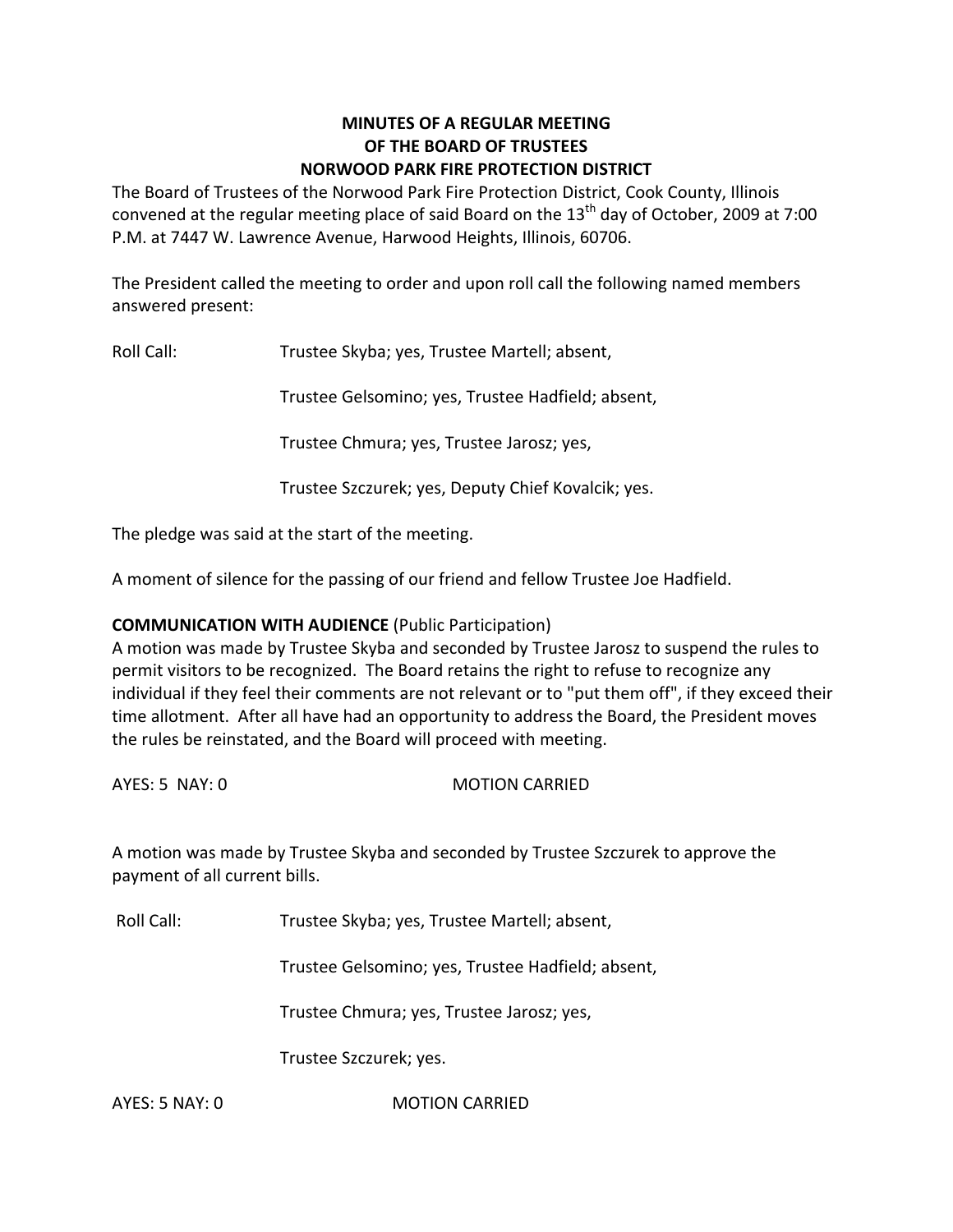A motion was made by Trustee Gelsomino and seconded by Trustee Jarosz to approve the minutes of the Regular meeting held on September  $8^{th}$ , 2009.

Roll Call: Trustee Skyba; yes, Trustee Martell; absent,

Trustee Gelsomino; yes, Trustee Hadfield; absent,

Trustee Chmura; yes, Trustee Jarosz; yes,

Trustee Szczurek; yes.

AYES: 5 NAY: 0 MOTION CARRIED

## **TREASURER'S REPORT**

# Schedule of Assets (Arising from Cash Transactions) September 30, 2009

Assets

| Checking and money market accounts (interest rate):      |                    |
|----------------------------------------------------------|--------------------|
| Plaza Bank checking (0.245%)                             | \$<br>452          |
| Plaza Bank money market (0.295%)                         | 30,500             |
| Plaza Bank checking- Public Education                    | 573                |
| Plaza Bank ambulance billing money market (0.295%)       | 88,773             |
| Suburban Bank & Trust                                    | 20,730             |
| Total checking and money market accounts                 | 141,028            |
| Certificates of deposit (interest rate and maturity):    |                    |
| Parkway Bank and Trust (4.34% 05/10/10)                  | 482,420            |
| Plaza Bank (3.07% 01/17/10)                              | 117,772            |
| Plaza Bank (2.23% 03/18/10)                              | 402,844            |
| Plaza Bank (1.98% 06/23/10)                              | 1,500,152          |
| Belmont Bank (4.10% 05/21/11)                            | 444,688            |
| Parkway Bank and Trust (4.35% 04/07/10)                  | 325,683            |
| Total certificates of deposit                            | 3,273,559          |
| Total checking, money market and certificates of deposit | <u>\$3,414,587</u> |
|                                                          |                    |

Discussion on current rates.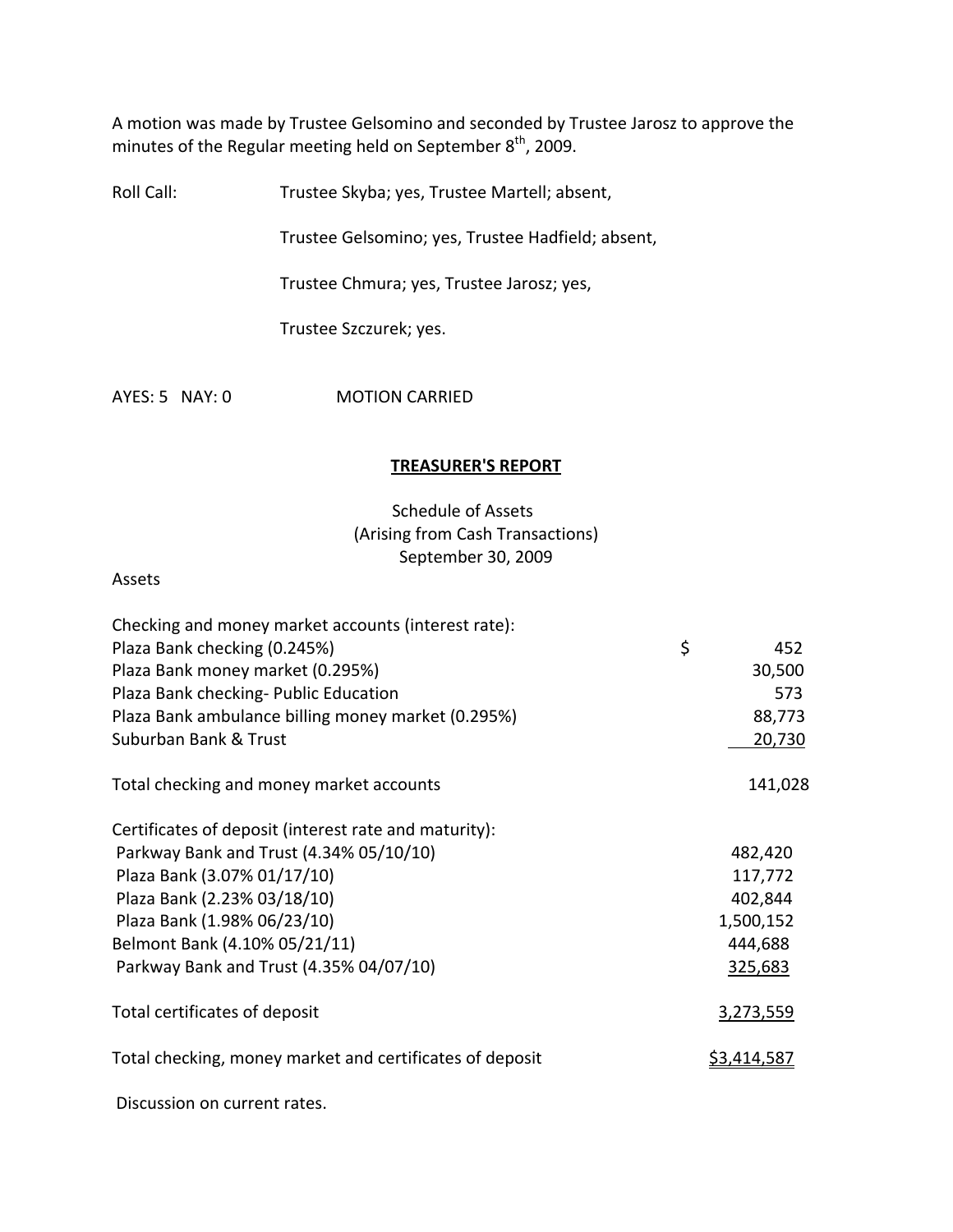Motion by Trustee Skyba, seconded by Trustee Szczurek to approve the Treasurer's report as presented from the Financial Statement for September 2009**.**

Roll Call: Trustee Skyba; yes, Trustee Martell; absent,

Trustee Gelsomino; yes, Trustee Hadfield; absent,

Trustee Chmura; yes, Trustee Jarosz; yes,

Trustee Szczurek; yes.

AYES: 5 NAY: 0 **MOTION CARRIED** 

# **Chiefs Report:**

All Trustees received a copy of the alarm report.

All Trustees received a copy of the inspection report along with the list of completed inspections for this month.

Open House was another success, we went through 500 hot dogs, 480 taffy apples, 400 goody bags, 300 bags of popcorn, 200 picture magnets and 415 flu shots which is 100 more than we administered at last years Open House.

The firemen did a great job getting the station ready, they painted various rooms, stained the trellis and cleaned the entire station. Thank you to all who volunteered, Trustee's, Commissioners, our wives and kids. Without them the open house would not have went so smooth.

We are still waiting on quotes for Worker Compensation insurance from Ideal and Mesirow. Ideal does not represent IPRF anymore and Mesirow is now our broker. If we switch from IPRF (Mesirow) we will lose our annual grant, but Ideal's new pool may also offer a grant.

Update on the sale of the engine, Fireline Equipment had an interested party, we sent numerous pictures that were requested. Our broker feels we should wait and see what happens with this interest from Pennsylvania. We can look into other options once we know if they put in an offer.

Discussion on switching to the International Building Code. Norridge and Harwood Heights follow International. We follow BOCA with Amendments. B&F Code Administration will try to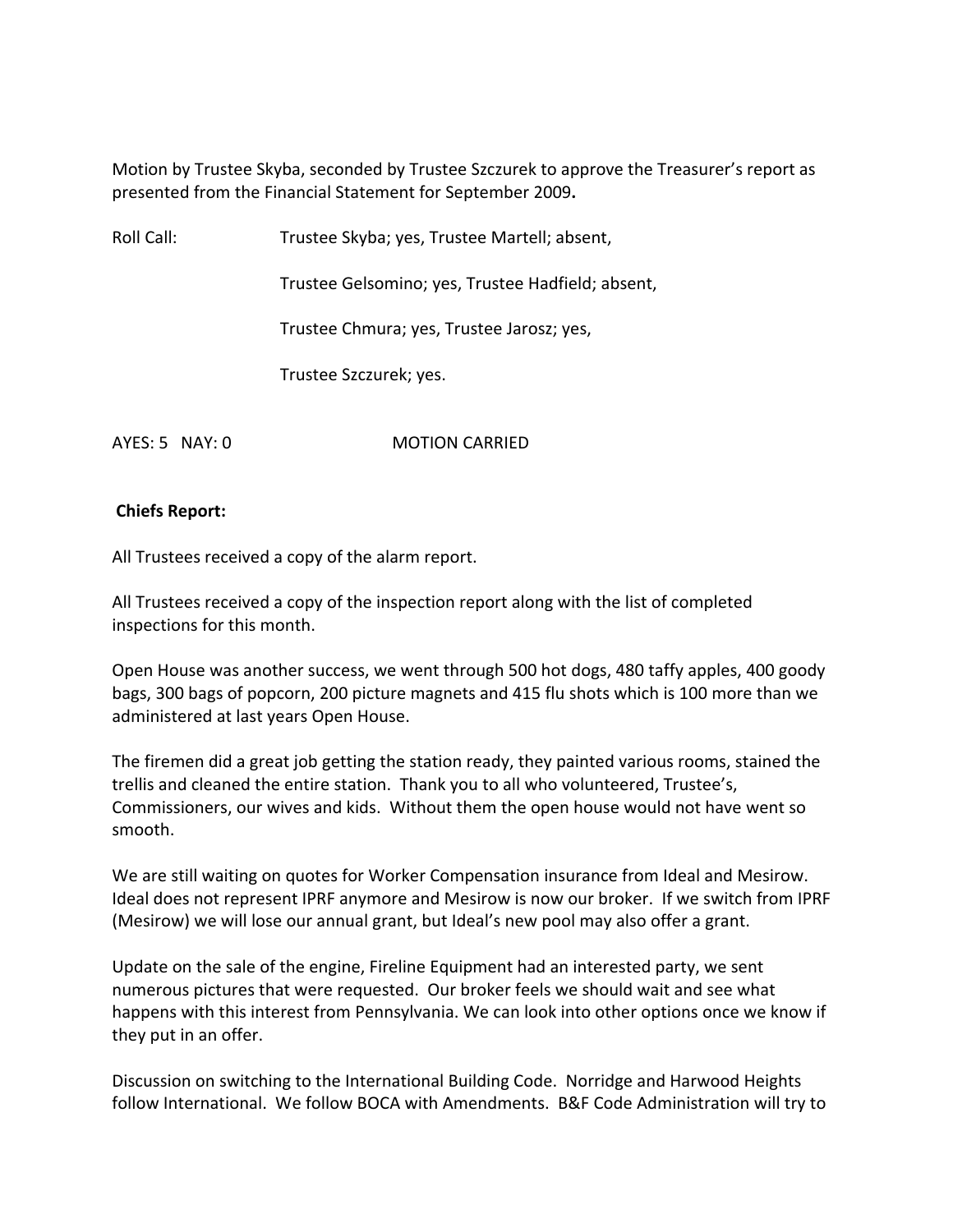come out to the November meeting to explain the process of switching over to the International codes. We would have to match up our Amendments with BOCA to International. The cost of this service is approximately \$2,500.00. Discussion. We will ask for a representative from B&F to come to the next meeting and explain the process to the Board.

New Squad 109 is in service. All the equipment, lights and radios have been installed and it looks good.

Trustee Chmura asked if any word has been given regarding the tuition reimbursement. Deputy Chief Kovalcik stated that they are waiting for the Union to come back with some language. Discussion.

Trustee Skyba asked Deputy Chief Kovalcik about the grant money we receive from IPRF. It was explained that by leaving the current carrier we may lose that money which is around \$10,000, but the new carrier may also offer this type of grant.

Commissioner Strempek stated that they held the oral exam for Lieutenant. They had three Fire Chiefs that made a very good panel. The scores are posted outside the Chief's office. Written examination is on October  $24<sup>th</sup>$  and after posting those scores military points can be added. Commissioners will be going the  $1^\text{st}$  week of November to the Illinois Police and Fire Commissioners seminar and are taking some classes. Discussion on the use of military points per state statute.

A motion was made by Trustee Skyba and seconded by Trustee Jarosz to accept the Chiefs report as presented for September 2009.

AYES: 6 NAY: 0 MOTION CARRIED

Trustee Martell arrived at 7:10PM

#### **Presidents Report:**

Nothing at this point. In the packets we had the Committee appointments which will need to be changed due to the death of Trustee Hadfield. Committees will remain as they are for now.

#### **Committee Reports:**

Finance Committee‐ Chairman Trustee Chmura stated there is nothing to report at this time.

Building and Equipment Committee‐ Trustee Gelsomino stated there is nothing to report.

Technology and PR Media Committee‐ Chairman Trustee Skyba stated there is nothing to report.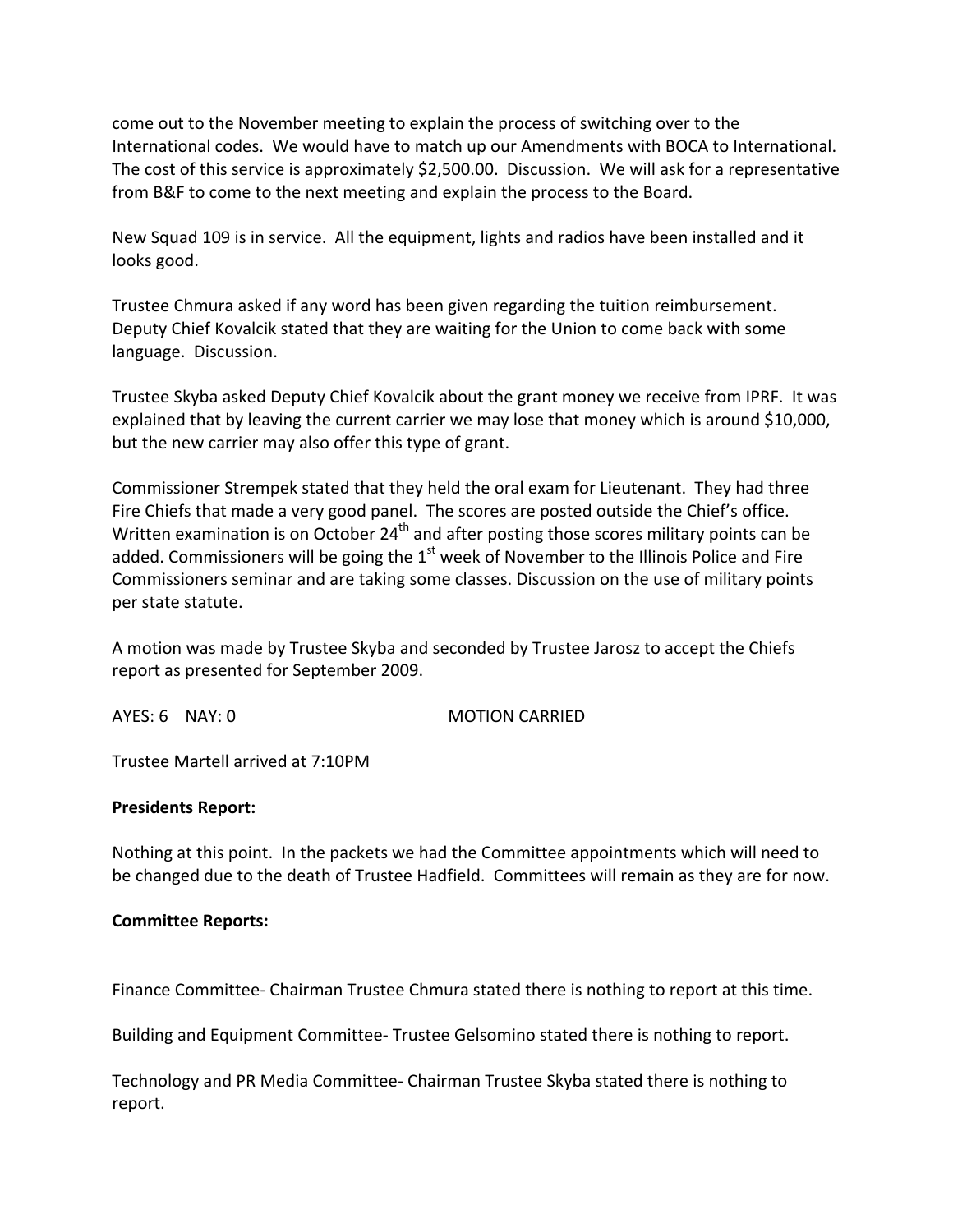Policy Committee‐ Chairman Trustee Gelsomino stated there is nothing at this time.

Pension Fund‐ Trustee Martell stated there is a meeting on Monday, October 19th at 7pm and he will not be able to attend.

#### **Old Business:**

None.

#### **New Business**:

Discussion on the meters and installation. Trustee Martell wanted it stated for the record that in the past we have paid \$1 a year for water. Things have changed due to financial issue with the Village of Harwood Heights so they increased the fees. This needs to be remembered and we have done many things for the Village. Trustee Martell stated that if we unfortunately ever have a tough financial time, a dispatching fee may have to be passed on to them. Trustee Chmura stated that he hopes we can all be good neighbors. Discussion.

Motion by Trustee Gelsomino and seconded by Trustee Jarosz to approve the payment to Harwood Heights for water and sewer for the period of May 1, 2008 through September 1, 2009 for \$4,696.42.

Roll Call: Trustee Skyba; yes, Trustee Martell; yes,

Trustee Gelsomino; yes, Trustee Hadfield; absent,

Trustee Chmura; yes, Trustee Jarosz; yes,

Trustee Szczurek; yes.

AYES: 6 NAY: 0 **MOTION CARRIED** 

Trustee Chmura wants the check held until there is clarification on when the meters are going to be installed and if we are able to purchase them somewhere else cheaper, what would happen to the credit.

Trustee Martell explained what the Identity Theft Prevention Program is. Discussion.